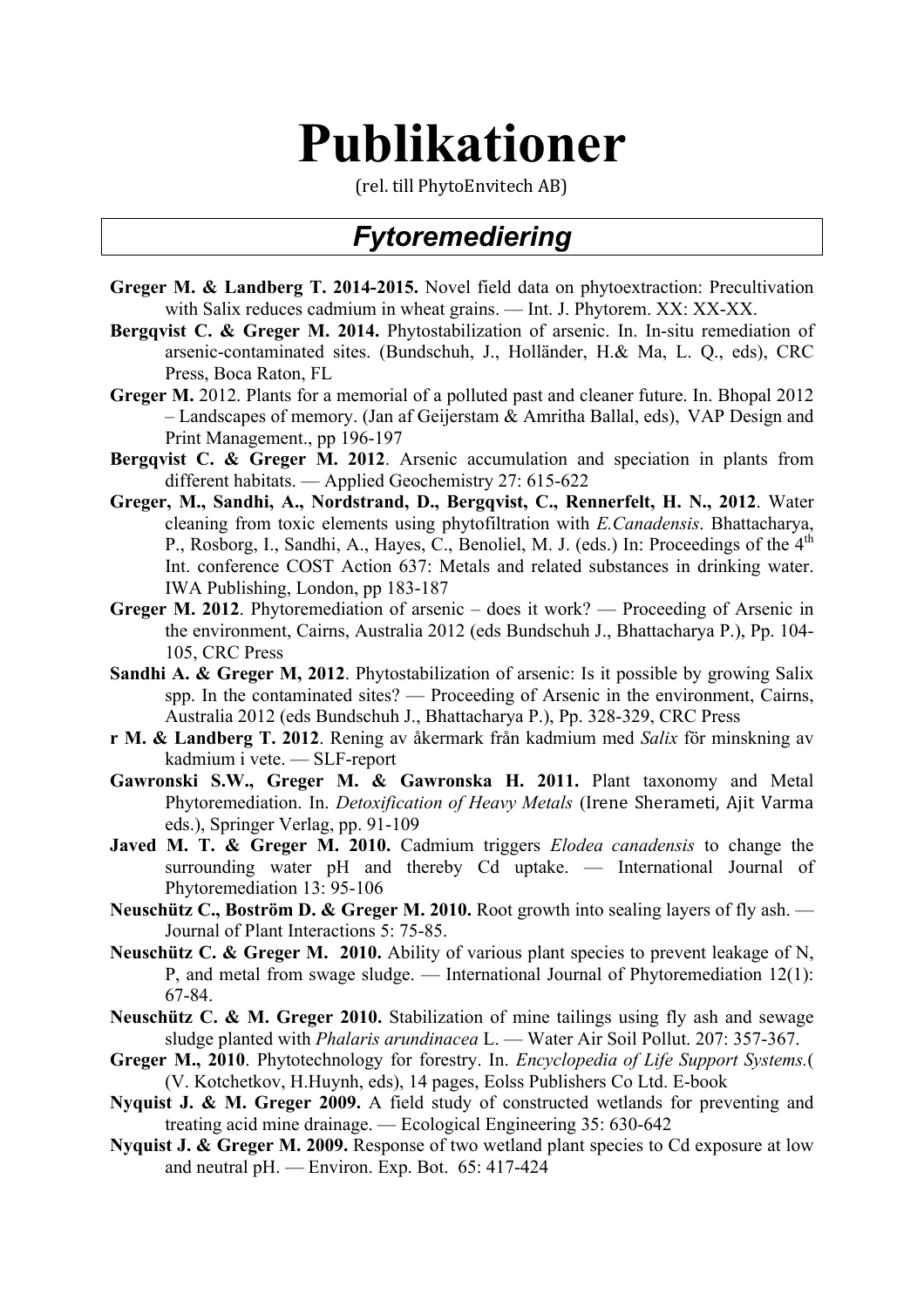- **Neuschütz C., Isaksson K.-E., Lundmark M. & Greger M. 2009.** Evaluation of a drycover treatment consisting of vegetated sewage sludge and fly ash. — Proceeding. Securing the future. Int. Conf. on mining and the environment. Skellefteå. 2009
- **Neuschütz C. & Greger M., 2009.** Växter hjälper till att förhindra läckage Svenskt vatten 1: 34-35
- **Greger M.**, **Neuschütz C. & Isaksson K.-E., 2009.** Inverkan av vegetation och rötslam på tätskikt av flygaska vid efterbehandling av sandmagasin. — Värmeforsk report 1098
- **Neuschütz C. & Greger M., 2008.** Vegetationsetablering i rötslam vid efterbehandling av sandmagasin. — Report to VAForsk
- **Greger M. & Landberg T. 2008.** Rening av rötslam med energihampa där rötslam används som jordförbättringsmedel i torvtäkter. — Report to Civilingenjörsfurbundets miljöfond
- **Nyquist J. & Greger M., 2007.** Uptake of Zn, Cu, and Cd in metal loaded *Elodea canadensis*. — Environ. Exp. Bot. 60: 219-226
- **Greger M., Neuschütz C., Landberg T., Göthberg A., Nyquist J. & Dabrowska B., 2007.**  Phytoremediation and metal uptake in food plants. — ECO-TECH´07, Kalmar, November, 2007
- **Stoltz S. & Greger M., 2006.** Root penetration through sealing layers at mine deposite sites. — Waste Manage. Res. 24: 552-559 (errata vol 25:392)

**Stoltz S. & Greger M., 2006.** Release of metals and arsenic from various mine tailings by *Eriophorum angustifolium* — Plant Soil 289: 199-210

- **Neuschütz C., Stoltz E. & Greger M., 2006.** Root penetration of sealing layers made of fly ash and sewage sludge.  $-$  J. Environ. Qual. 35: 1260-1268
- **Wang Y.D. & Greger M., 2006.** Use of iodide to enhance the phytoextraction of mercurycontaminated soil. — Science of the Total Environment 368:30-39.
- **Fritioff Å. & Greger M., 2006**. Uptake and distribution of Zn, Cu, Cd, and Pb in an aquatic plant *Potamogeton natans*. — Chemosphere 63: 220-227
- **Stoltz E. & Greger M., 2006**. Influences of wetland plants on weathered acidic mine tailings — Environ Pollut 144: 689-694
- **Greger M.**, **Neuschütz C. & Isaksson K.-E., 2006.** Flygaska och rötslam som tätskikt vid efterbehandling av sandmagasin med vegetationsetablering. — Värmeforsk report 959.
- **Greger M., 2006**. Tungmetaller i hampa. Report to Boliden mineral AB
- **Wang Y., Stauffer C., Keller C. & Greger M., 2005.** Changes in Hg fractionation in soil induced by willow.*—*Plant and Soil 275: 67-75
- **Stoltz E. & Greger M., 2005.** Effects of different wetland plant species on fresh unweathered sulphidic mine tailings. — Plant and Soil 276: 251-261
- **Fritioff Å., Kautsky L. & Greger M., 2005**. Influence of temperature and salinity on heavy metal uptake by submersed plants. —Environmenal Pollution 133: 265-274
- **Johansson L., Xydas C., Messios N., Stoltz E. & Greger M., 2005** Growth and Cu accumulation by plants grown on Cu containing mine tailings in Cyprus. —Applied Geochemistry 20: 101-107
- **Nyquist J. & Greger M., 2005.** The role of plants in a wetland treating Acid Mine Drainage — Proceeding. Securing the future. Int. Conf. on mining and the environment. Skellefteå. 2005. pp. 795-803
- **Neuschütz C., Stoltz E. & Greger M., 2005.** Choice of vegetation for treatment of mine tailings covered with fly ashes and sewage sludge. — Proceeding. Securing the future. Int. Conf. on mining and the environment. Skellefteå. 2005. pp. 779-786
- **Greger M. & Nyquist J., 2005.** Wetland plants in acid mine drainage treatment. Final report Georange, project 89130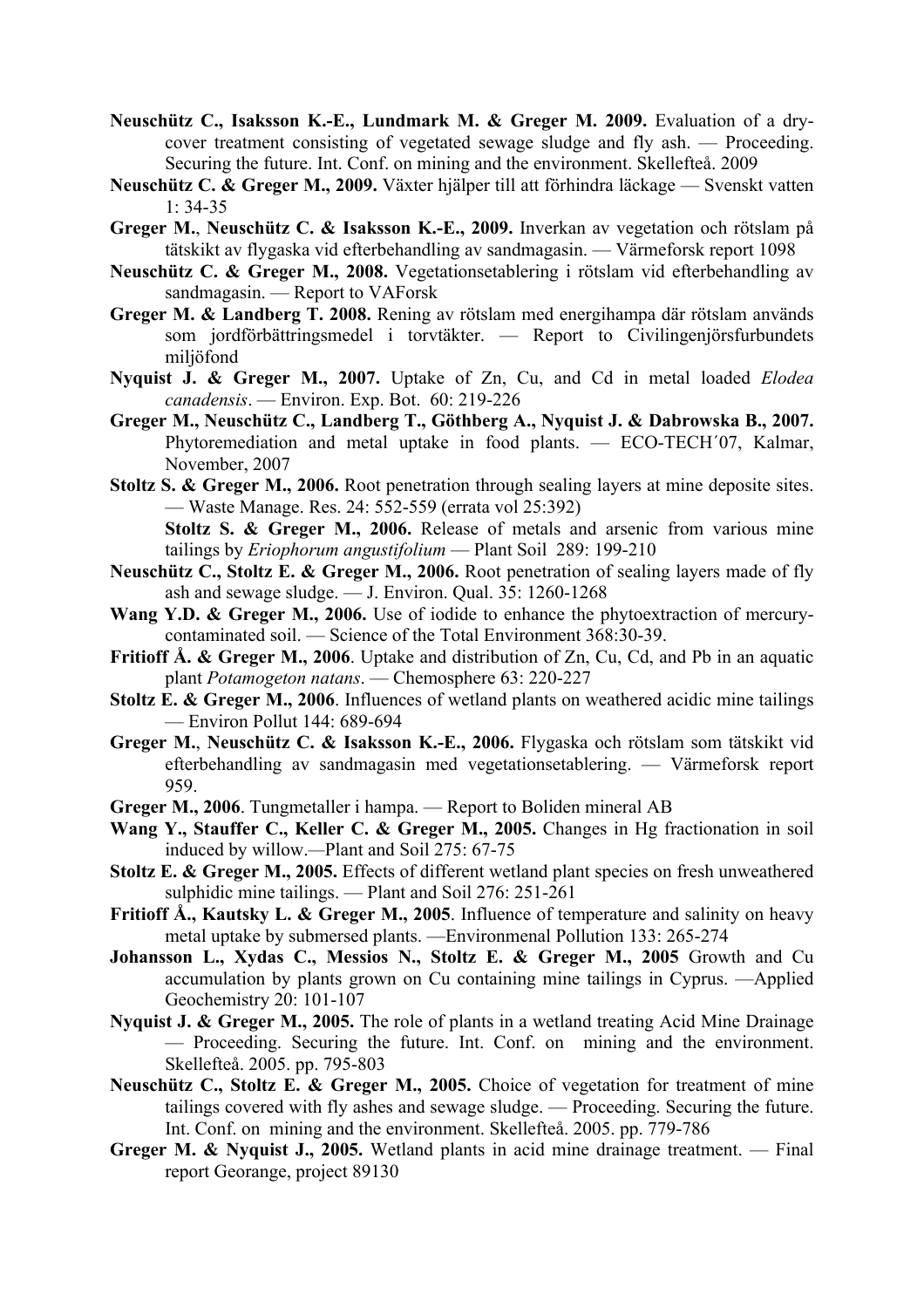**Greger M. 2005.** Rening av tungmetallförorenad mark och vatten med hjälp av växter. — Report to Civilingenjörsförbundets miljövårdsfond

- **Neuschütz C. & Greger M., 2005.** Användning av flygaska och rötslam i tät- och täckskikt med växtetablering på gruvavfallsdeponier. — Report to SNV
- Wang Y. & Greger M., 2004. Clonal differences in Hg tolerance, uptake and distribution in willow. — Journal of Environmental Quality 33: 1779-1785
- **Greger M. & Palmer J., 2003**. Laboratory research. In. Phytoremediation inventory COST action 837 view. (T. Vanek and J.-P. Schwitzguebel, eds), pp 11-44, Hlavacek tisk, Prague, Czech republic
- **Greger M. & Wang Y.D., 2003.** Phytoremediation of toxic metals. COST Action 837. WG2 + WG4 meeting. Stockholm 2003, Academitryck AB, Edsbruk
- **Fritioff Å. & Greger M., 2003**. Aquatic and terrestrial plant species with potential to remove heavy metals from stormwater. —Int. J. Phytoremediation 5: 211-224
- **Perttu K., Eriksson J., Greger M., Göransson A., Blombäck K., Klang E. & Landberg T., 2003.** Förråd och flöden av kadmium i systemet mark - Salix. — STEM report ER 19: 2003
- **Andersson E., Henrysson T., Allard B., Greger M., Mattiasson B., Tysklind M., & Warfinge P., 2003.** COLDREM Synthesis report
- **Nyquist J. & Greger M., 2003.** Wetland plants for treatment of Acid Mine Drainage. Litterature review MiMi report. 2003:6
- **Stoltz E. & Greger M., 2002** Accumulation properties of As, Cd, Cu, Pb and Zn by four wetland plant species growing on submersed mine tailings. — Exp. Environ. Bot. 47: 271-280
- **Stoltz E. & Greger M., 2002** Cottongrass effects on trace elements in submersed mine tailings. — J. Environ. Qual. *31: 1477-1483*
- **Stoltz E., Greger M. & Höglund L.-O., 2002** MiMi Establishment of vegetation on water covered mine wastes - Integration in the performance assessment framwork. — Proc. 8th Ann. British Columbia ML/ARD Workshop, Nov. 2001 Vancouver, Canada
- **Prasad M. N. V., Greger M. & Landberg T., 2001.** *Acacia nilotica* L. bark removes toxic elements from solution: Corroboration from toxicity bioassay using *Salix viminalis* L. in hydroponic system. — Int. J. Phytorem. 3: 289-300
- **Stoltz E. & Greger M., 2001.** Wetland plant reduce metal content in drainage water from submersed tailings. — Proceeding. Securing the future. Int. Conf. on mining and the environment. Skellefteå. 2001. pp. 806-813
- **Greger M.**, **Allard B. & van Bavel B., 2001.** Fabrikstomten. Report of year 2000 of the COLDREM program. 11-13
- **Greger M., Landberg T. & Berg B., 2001.** Salix clones with different properties to accumulate heavy metals for production of biomass. — Report to STEM. 51 pp, Akademitryck AB, Edsbruk, ISBN 91-631-1493-3
- **Greger M. & Landberg T., 1999.** Use of willow in phytoextraction. Int. J. Phytorem. 1:115-123
- **Greger M. & Ekvall L., 1999.** Kadmiumupptaget hos *Salix* vid olika rotdjup. *In* Kadmium i jordbrukssamhället ger odling av Salix en möjlighet att minska kadmiumbelastningen? ,20th Nov. 1998, (eds K. Perttu & A. Göransson), pp. 51-56, Rapport 65, Dept Short Rotation Forestry, SLU. ISBN 91-576-5684-3
- **Greger M., 1997.** Salix as phytoremediator of heavy metal contaminated soil. *In*  Proceeding of 2nd Int. Conf. on Element Cycling in the Environment, Warsaw, Oct 1997, pp. 167-172. ISBN 83-85805-43-5
- **Greger M. & Landberg T., 1997.** Use of willow clones with high Cd accumulating properties in phytoremediation of agricultural soils with elevated Cd levels. — *In*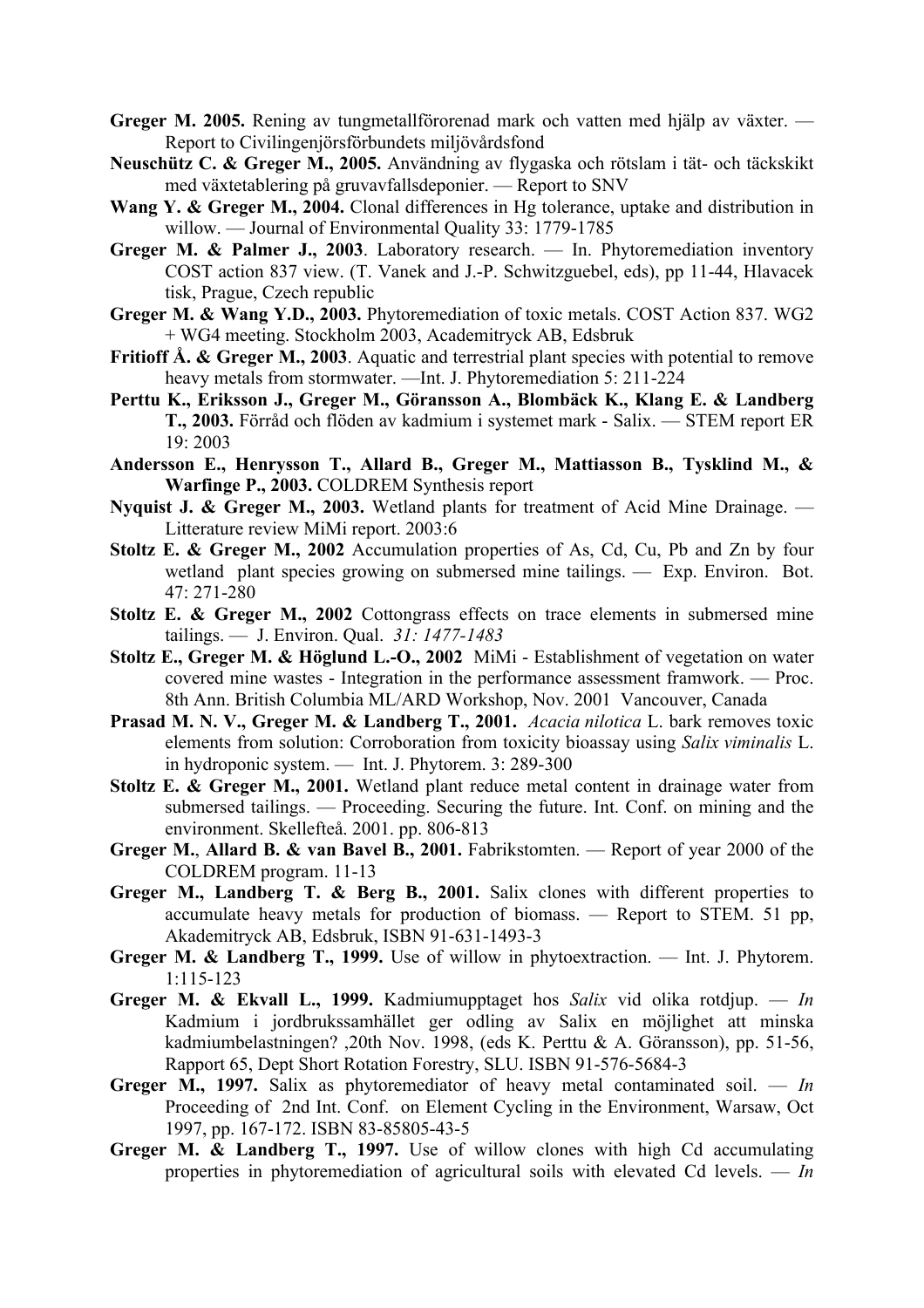Proceeding of 3rd Int. congress on the Biogeochemistry of trace elements, Paris, May 1995, ed. R. Prost, INRA Editions, pp. 505-511. ISBN 2-7380-0775-9

- **Landberg T. & M. Greger, 1997.** Tolerans mot lakvatten hos Salixkloner. Studie av lakvatten från Björshults avfallsanläggning. — Report to Nyköpings kommun
- Landberg T. & Greger M., 1996. Differences in uptake and tolerance to heavy metals in *Salix* from unpolluted and polluted areas. — Applied Geochemistry 11: 175-180.
- **Greger M. & Landberg T., 1996.** Kadmiumupptag och tolerans hos olika *Salix*kloner. Skillnader som möjliggör olika användningsområden. — *In* Salix som kadmiumfilter, 7th Sept. 1995, (ed A. Göransson), pp. 15-28, Rapport 55, Avd. f. Skoglig intensivodling, SLU. ISBN 91-576-5110-8
- **Greger M. & Landberg T., 1996.** Kadmiumhalten i Salix relaterad till kadmiumhalten i jorden. — Report 95/9 Vattenfall utveckling AB, 35pp
- **Landberg T. & Greger M., 1994.** Nya möjligheter med energiskog Förgiftade marker renas med Salix. — Miljö och Hälsa 2: 32-34
- Landberg T. & Greger M., 1994. Can heavy metal tolerant clones of Salix be used as vegetation filters on heavy contaminated land?. — *In* Willow vegetation filters for municipal wastewaters and sludges. A biological purification system. Proc. of a study tour, conference and work shop in Sweden, 5-10 June 1994. Ultuna, Uppsala. (P. Aronsson & K. Perttu, eds), pp. 133-144, Rapport 50, Avd. f. Skoglig intensivodling, SLU. ISBN 91-576-4916-2

#### **DOKTORSAVHANDLINGAR**

(Stockholms universitet)

**Yaodong Wang, 2004,** "Phytoremediation of mercury be terresrial plants"

- **Eva Stoltz, 2004,** "Phytostabilisation—use of wetland plants to treat mine tailings"
- **Åsa Fritioff, 2005,** "Metal accumulation by plants evaluation of the use of plants in stormwater treatment" **Johanna Nyquist, 2007,** "Role of plants in treating metal-polluted waters in wetlands"
- **Clara Neuschütz, 2009,** "Phytostabilization of mine tailings covered with fly ash and sewage sludge"
- **Claes Bergqvist, 2013**,"Arsenic accumulation in plants for food and phytoremediation: Influence by external factors"

## **MASTERSAVHANDLINGAR**

(Stockholms universitet)

- **Eva Knekta, 2001,** "The Possibility to Use *Ipomoea aquatica* (Water Spinach) for Phytoremediation of Lead and Cadmium"
- **Åsa Duell, 2002,** "Phytoextraction of lead: Lead uptake and translocation of eight plant species growing at a lead contaminated site."
- **Lisa Johansson, 2002,** "Growth and Cu accumulation by plants grown on Cu containing mine tailings in Cyprus"

**Mariángeles Pereyra, 2008,** "Influence of soil properties on phytoextraction of 109Cd by *Salix viminalis"*

**Helena Dalivin, 2009,** "Evaluation of metal accumulation by *Myriophyllum verticillatum* through a stormwater system"

**Daniel Nordstrand, 2011, "Uptake of antimony in wetland plants for phytoremediation"** 

# *Tungmetaller i mat*

- **Greger M. 2013**. Silisium (kisel) som plantegjødselmiddel. Effekten på planters biomasse, kadmiuminnhold, fiber og skal. — Rapport: FoU stipendium Høgskolen i Hedmark.
- **Herbert R, Greger M, Bergqvist C. & Persson I. 2012.** Arsenic uptake and speciation in vegetables grown in arsenic-rich soil. — Tryggers foundation.
- **Greger M. & Landberg T. 2012**. Inverkan av kisel på Cd ackumulering I vetekärna. SLF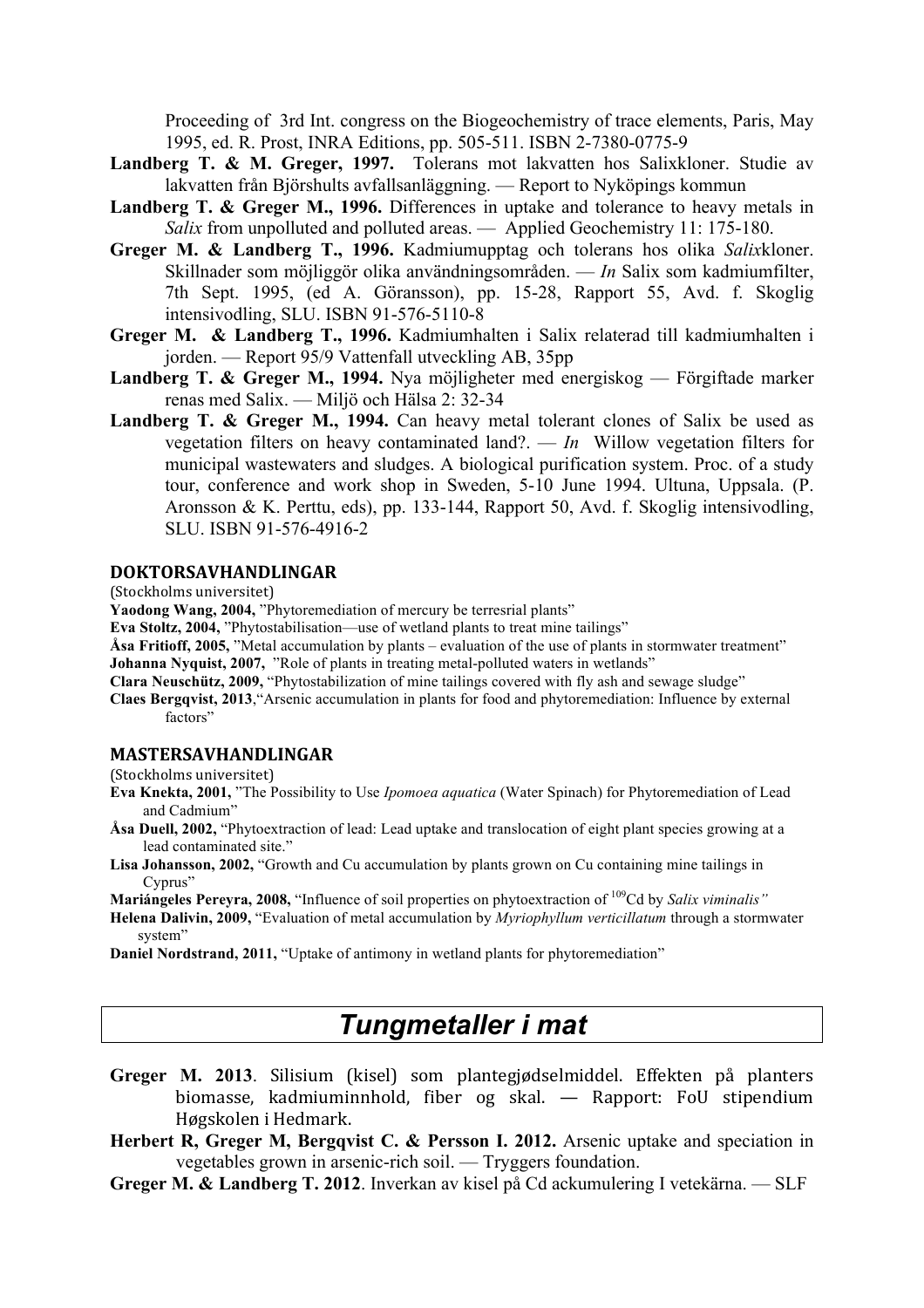- **Greger M. & Dabrowska B. 2010.** Influence of nutrient level on methyl mercury content in water spinach. — Environmental Toxicology and Chemistry 29: 1735-1739
- **Greger M. 2010**. Orsaken till att kisel minskar kadmiumhalten i vetekorn. Report to Magn Bergvalls stiftelse
- **Greger M. 2010.** Arsenikupptag i födo- och foderväxter. Report to C.F. Lundströms stiftelse
- **Greger M., Landberg T. & Sandhi A. 2010**. Experiences in using *Salix* in phytoremediation. — Abstract. Int. Conf. on Environmental pollution and clean bio/phytoremediation, Pisa, Italy, June 2010.
- **Fältmarsch R., Östholm P., Greger M. & Åström M. 2009**. Metal concentration in oats (*Avena sativa* L.) grown on acid sulphate soils. — Agricultural and Food Science 18: 45-56.
- **Greger M. & Landberg T., 2008.** Role of rhizosphere mechanisms in Cd uptake by various wheat cultivars. — Plant Soil 312: 195-205
- **Greger M., 2008**. Trace elements and radionuclides in edible plants. In. *Trace elements as contaminants and nutrients: consequences to ecosystems and human health.*(M. N. V. Prasad, ed), pp 121-136, John Wiley and Sons Incs. New York, 808p
- **Greger M., Malm T. & Kautsky L., 2007.** Heavy metal transfer from composted macroalgae to crops. — Europ. J. Agronomy. 26: 257-265
- **Greger M., 2006.** Metallupptag i växter odlade i rödfyr- och alunskifferjord. Rapport till Västra Götalands Länstyrelse.
- **Göthberg A. & Greger M., 2006.** Formation of methyl mercury in an aquatic macrophyte. — Chemosphere 65: 2095-2105.
- **Greger M. & Göthberg A. 2005**. Formation and accumulation of noxious methyl mercury in a much consumed tropical vegetable. — Report to SIDA
- **Göthberg A., Greger M., Holm K. & Bengtsson B.-E., 2004.** Influence of nutrient levels on uptake and effects of mercury, cadmium, and lead in water spinach. —Journal of Environmental Quality 33: 1247-1255
- **Greger M. & Löfstedt M., 2004**. Comparison of uptake and distribution of cadmium in different cultivars of bread and durum wheat. — Crop Science 44: 501-507
- **Wang Y. & Greger M., 2003.** Phytodegradation of some PAH compounds of creosote. In Phytoremediation inventory COST action 837 view. (T. Vanek and J.-P. Schwitzguebel, eds), p.14, Hlavacek tisk, Prague, Czech republic.
- **Wang Y. D., Greger M., Haglund P., Lundstedt S., Bergknut M. & Kitty A., 2002.** Studies on phytodegradation of PAHs in creosote contaminated soil. — Abstract. COST Action 837 workshop, Grainau, May 2002.
- **Landberg T. & Greger M., 1994.** Influence of selenium on uptake and toxicity of copper and cadmium in pea *(Pisum sativum)* and wheat *(Triticum aestivum)*. **—** Physiologia Plantarum 90: 637-644
- **Greger M., Johansson M., Hamza K. & Stihl A., 1993**. Foliar uptake of cadmium in sugar beet *(Beta vulgaris)* and Pea *(Pisum sativum)*. — Physiologia Plantarum 88: 563- 570.

#### **DOKTORSAVHANDLINGAR**

(Stockholms universitet)

**Dr Agneta Göthberg 2008.** "Metal fate and sensitivity in the aquatic tropical vegetable *Ipomoea aquatica*"

## **MASTERSAVHANDLINGAR**

(Stockholms universitet)

**Karin Karlsson, 2001,** "Cadmium and lead uptake and accumulation in Water Spinach *Ipomea aquatica*" **Wei Xu, 2012,** "Accumulation and speciation of inorganic arsenic in lettuce, *Lactuca sativa*."